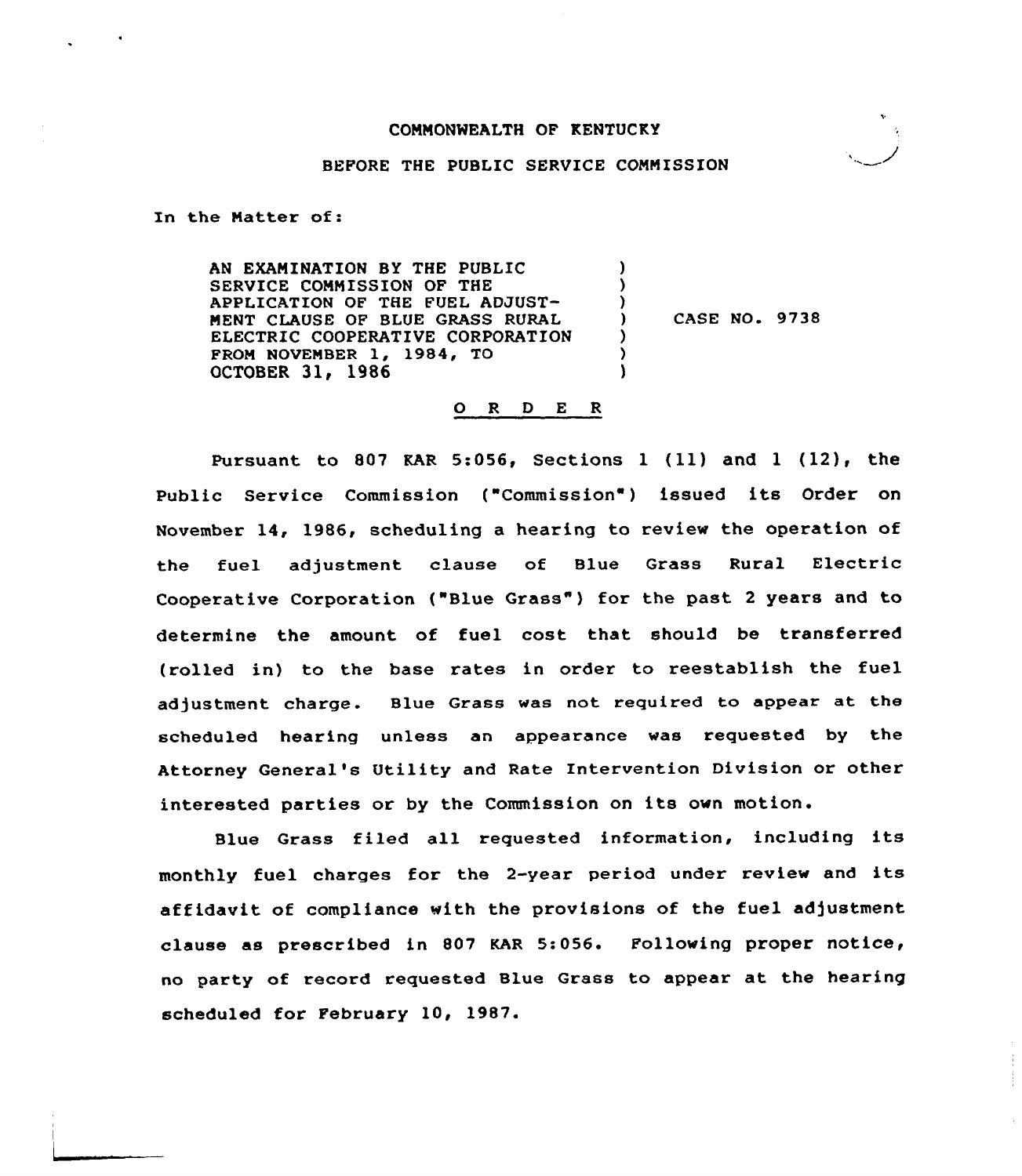The Commission approved a transfer (roll-in) of <1.46> mills per KWH to the base rates of Blue Grass's wholesale supplier, East Kentucky Power Cooperative, Inc., ("East Kentucky" ) in Case No. 9731. Approval of East Kentucky's proposal requires that Blue Grass also be authorized to roll-in those same fuel costs to its base rates.

The Commission, having considered the evidence of record and being advised, finds that:

1. Blue Grass has complied in all material respects with the provisions of 807 KAR 5:056.

2. Blue Grass's wholesale supplier has been authorized to transfer (roll-in) to its base rates fuel costs of <1.46> mills per KWH in Case No. 9731.

3. Blue Grass should be authorized to decrease the rates charged its customers by 1.54 mills per KWH in order to transfer fuel costs rolled-in by East Kentucky from the fuel adjustment clause to the base rates pursuant to the Commission's Order in Case No. 9731 and applicable line loss, and this can best be accomplished by a uniform reduction in all energy rates.

4. The revised rates and charges in Appendix <sup>A</sup> are designed to reflect the transfer of fuel costs from the fuel adjustment clause rate to the base rates.

IT IS THEREFORE ORDERED that:

(1) The charges and credits applied by Blue Grass through the fuel adjustment clause for the period November 1, 1984, through October 31, 1986, be and they hereby are approved.

 $-2-$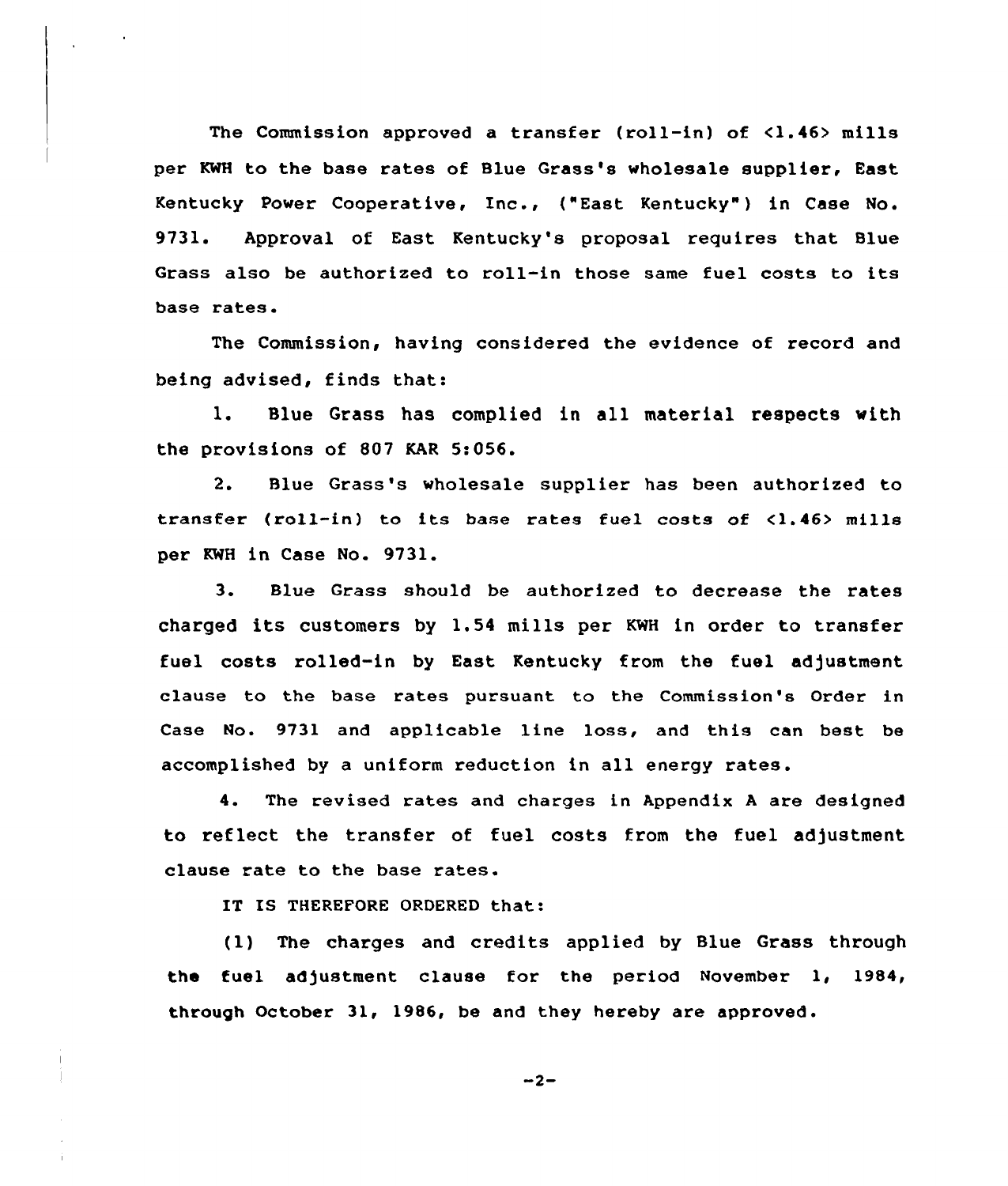(2) Blue Grass be and it hereby is authorised to transfer to its base rates fuel costs transferred (rolled-in) by its wholesale supplier pursuant to Case No. 9731.

(3) The rates in Appendix <sup>A</sup> be and they hereby are approved for service rendered by Blue Grass on and after Nay 1, 1987, which is also the effective date for East Kentucky's rates.

{4) Within 30 days from the date of this Order Blue Grass shall file with the Commission its revised tariff sheets setting out the rates approved herein.

Done at Frankfort, Kentucky, this 28th day of Apri1, 1987.

PUBLIC SERVICE COMMISSION

<u>il D. Hema</u>  $\overline{\text{Chalrm}}$ 

Chairma

bliamp

ATTEST:

Executive Director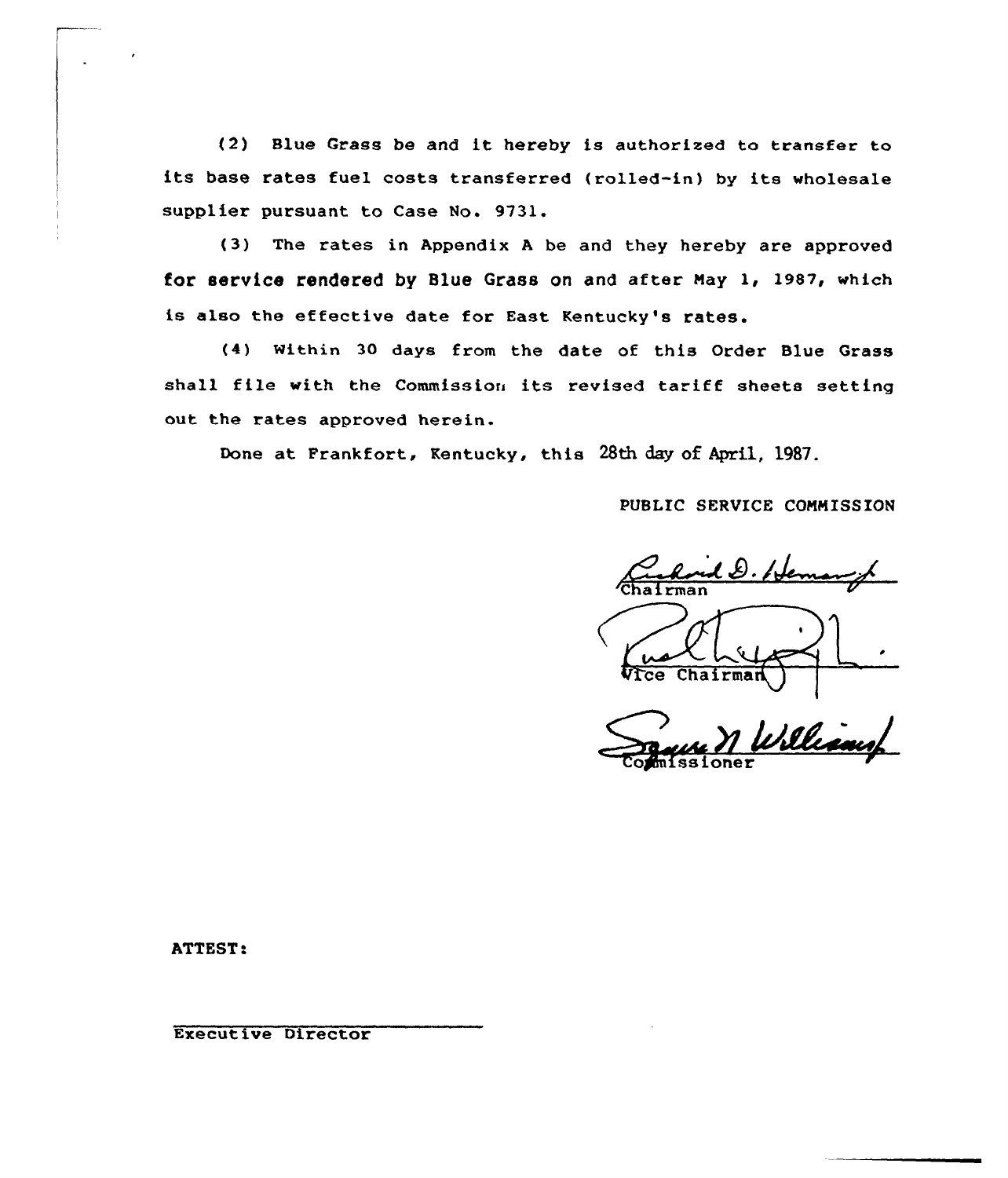#### APPENDIX A

## APPENDIX TO AN ORDER OF THE KENTUCKY PUBLIC SERVICE CONNISSION IN CASE NO. 9738 DATED 4/28/87

The following rates and charges are prescribed for the customers in the area served by Blue Grass Rural Electric Cooperative Corporation. All other rates and charges not specifically mentioned herein shall remain the same as those in effect under authority of this Commission prior to the date of this Order.

GS - 1 (RESIDENTIAL, FARM AND NON-FARM)

#### Rate:

|  | Customer Charge (No Usage) |  |
|--|----------------------------|--|
|  | First 600 KWH Per Month    |  |
|  | All Over 600 KWH Per Month |  |

\$ 5.30 Per Meter, Per Month .06657 Per KWH<br>.05620 Per KWH

GS - <sup>1</sup> T-O-D (GENERAL SERVICE T-O-D)

### Rates:

| <b>On-Peak Rate:</b> |                    |  |
|----------------------|--------------------|--|
| Service Charge       | $$5.30$ Per Month  |  |
| Under 600 KWH/Mo.    | $.06657$ Per KWH   |  |
| Service Charge       | 11.52 Per Month    |  |
| Over 600 KWH/Mo.     | $.05620$ Per KWH   |  |
| Off-Peak Rate:       |                    |  |
| Under 600 KWH/Mo.    | $.03828$ Per Month |  |
| Over 600 KWH//Mo.    | .03206 Per Month   |  |
|                      |                    |  |

C-1 —CONNERCIAL AND INDUSTRIAL LIGHTING & POWER SERVICE

Energy Charge (Under 50 KW)

| Pirst 3,000 KWH<br>All Over 3,000 KWH |  |  | $$.06839$ Per KWH<br>.05378 Per KWH |  |
|---------------------------------------|--|--|-------------------------------------|--|
| Customer Charge                       |  |  | <b>S6.95</b>                        |  |